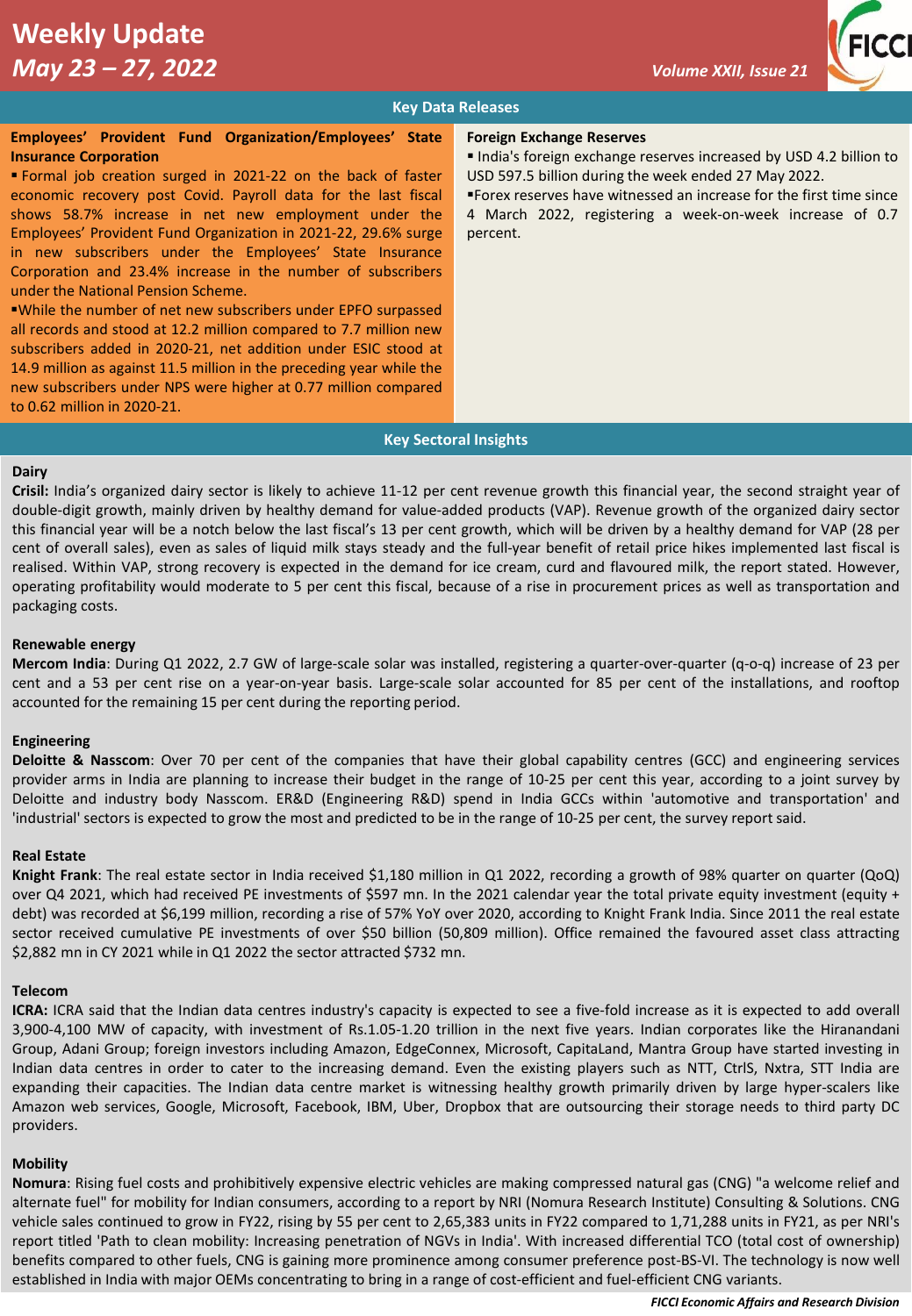# **Weekly Update**  *May 23 – 27, 2022*



# **Upsides Downsides**

▪Manufacturing sector investments grew 20% in 2019-20 over the previous fiscal even as the rent payout, interest paid and profits fell. As per the provisional Annual Survey of Industries (ASI) released by the Ministry of Statistics and Programme Implementation for FY20, gross fixed capital formation (GFCF), was Rs 4.15 lakh crore compared to Rs 3.44 lakh crore in FY19. There was a 1.7% increase in the number of factories in the country. Employment in the corporate sector, which includes public and private government and non-government companies, increased 5.5% to 97.03 lakh in 2019-20.

▪India's merchandise exports rose year-on-year by 21.1 per cent to USD 23.7 billion during 1-21 May 2022. The key sectors that recorded healthy growth in exports include petroleum products, engineering goods and electronic goods. During the period under review, petroleum products, engineering and electronic goods' exports grew by 81.1 per cent, about 17 per cent and about 44 per cent, respectively.

▪Finished steel production in April 2022 was higher by 0.1 million tonnes compared to the production recorded in the corresponding year-ago month. This represented a 1.2 per cent growth in output to 9.4 million tonnes. Consumption of finished steel also grew year-onyear by 1.2 per cent to a little below 9.1 million tonnes in April 2022.

▪Business travel, which had taken a backseat due to successive waves of Covid-19 pandemic, is now on an upswing. Online travel companies too have registered strong growth in the segment with easing of pandemic restrictions and opening of offices. Domestic air traffic has been witnessing a m-o-m growth which till now was largely fueled by leisure and visiting family and relatives segment (VFR). Between January-April, domestic airlines flew 35.6 million, a growth of 22.6 per cent over the same period last year.

▪Exports of paper and paperboard from India jumped nearly 80 per cent in FY 2021-22, touching a record Rs 13,963 crore, according to industry body IPMA. In value terms, exports of coated paper and paperboard increased by 100 per cent, uncoated writing and printing paper by 98 per cent, tissue paper by 75 per cent and kraft paper by 37 per cent.

▪Many of India's prominent real estate developers recorded their best ever annual sales in fiscal 2021-22 amid strong demand for houses after the first two Covid-19 waves. Buyers and investors continued to invest in residential real estate, as per the annual sales data from listed and major developers like Macrotech (Lodha), DLF, M3M, Sobha, Godrej Properties, Brigade and Mahindra Lifespace Developers , despite the second and third Covid-19 waves.

▪Coal production jumped by over 36 per cent to 34 million tonnes in the first half of May 2022 as compared to a year ago. The dispatches increased 15.9 per cent to 37.2 MT in the first half of the current month. The Ministry of Coal has undertaken all steps to further boost coal output and dispatches.

▪Companies that make mobile phones, televisions and refrigerators have started cutting production targets till July by 10% on slowing demand due to repeated price increases, multiple industry executives said. Almost all mobile phone makers have altered their production plans, while consumer electronic companies are currently finalizing plans depending on their inventory level, they said.

**Bas many as 425 infrastructure projects, each entailing an** investment of Rs 150 crore or more, have been hit by cost overruns of more than Rs 4.83 lakh crore. According to the Ministry of Statistics and Programme Implementation, out of 1,579 projects, 425 projects reported cost overruns and as many as 664 projects were delayed.

▪India was ranked at the 54th place in a global travel and tourism development index, down from 46th in 2019, though it still remained on the top within South Asia. Japan has topped the global charts, followed by the US, Spain, France, Germany, Switzerland, Austraila, UK, Singapore and Italy in the top ten. The World Economic Forum's biennial travel and tourism study also showed a recovering sector following pandemic lows, though the recovery has been uneven and challenges remain.

▪India's crude oil production fell 1 per cent in April after lower output from fields operated by the private sector wiped away gains by state-owned firms such as ONGC, official data showed. India produced 2.4 million tonnes of crude oil in April, down from 2.5 million tonnes in the same month last year, according to data released by the Ministry of Petroleum and Natural Gas.